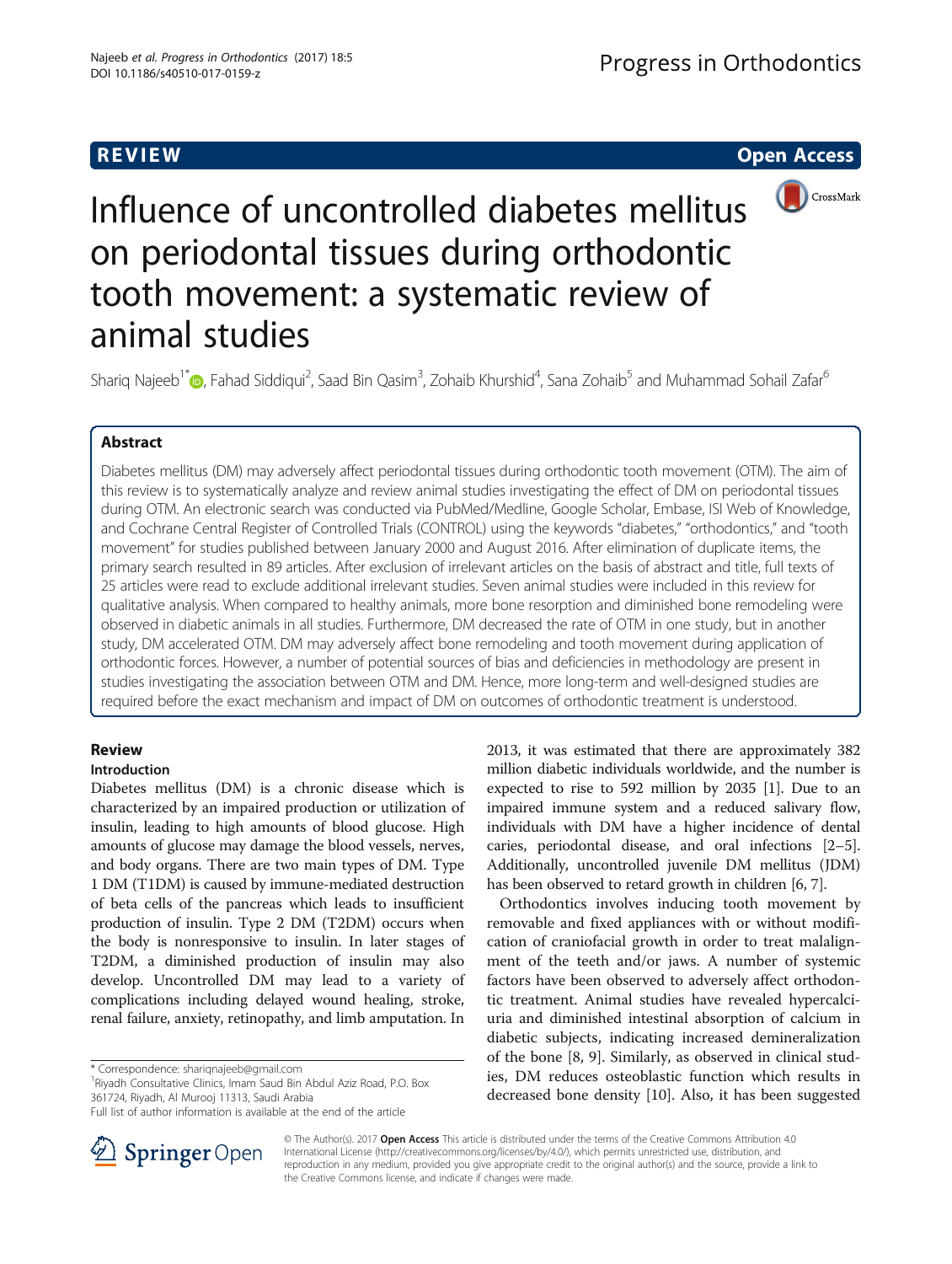that DM alters mandibular growth and craniofacial development [\[11](#page-6-0)]. Indeed, clinical studies have also shown that diabetes induces an increased production of pro-inflammatory factors which accelerate bone resorption, leading to a reduced bone mineral density [\[12](#page-6-0)]. Patients with DM have been observed to have increased prevalence and intensity of periodontal disease when compared to systematically healthy patients. Prolonged increased blood glucose levels leads to formation of advanced glycosylation end products (AGEs) [[13](#page-6-0)]. Periodontitis results when AGEs react with receptors of advanced glycosylation end products (RAGEs), in the periodontal tissues. Furthermore, animal studies suggest that DM not only induces higher alveolar bone resorption but also alters orthodontic tooth movement [\[14, 15\]](#page-6-0). In addition, studies suggest that DM inhibits bone remodeling around the teeth undergoing orthodontic tooth movement [[16](#page-6-0), [17](#page-6-0)]. However, to date, no systematic review has been published summarizing and critically analyzing the studies conducted. Therefore, the aim of this review is to systematically summarize the literature concerning the influence of DM on periodontal bone during application of orthodontic forces.

## Materials and methods

#### Focused question

Using the Participants, Intervention, Control and Outcomes protocol described in the Preferred Reporting Items for Systematic Reviews and Meta-Analyses (PRISMA) statement [\[18](#page-6-0)], the following research question was constructed: "What is the influence of DM mellitus on periodontal bone during orthodontic tooth movement in diabetic subjects?"

#### Selection criteria

The following types of studies were included in this review: (1) prospective clinical trials, (2) animal studies, (3) studies assessing effect of orthodontic tooth movement in diabetic subjects, (4) tooth movement via coil springs and wires, and (5) studies in English. Reviews, case reports and series, commentaries, letters to the editor, and short communications were excluded.

#### Search methodology

An electronic search was conducted via PubMed/Medline, using the Medical Subject Headings (MeSH) terms "bone remodeling," "diabetes mellitus," "orthodontics" and "tooth movement" for studies published between January 2000 and August 2016 by two authors, SN and FS, independently. Similar search was conducted via Google Scholar, Embase, ISI Web of Knowledge, and Cochrane Central Register of Controlled Trials (CONTROL). Any disagreements were solved by discussion. A secondary search was conducted by reading the reference lists of the articles meeting the inclusion criteria for additional studies relevant to this review. A summary for the search criteria and MeSH terms used for searching via PubMed is presented in Table 1.

### Quality assessment of studies

The quality of methodologies employed in the studies was assessed by means of the Animal Research: Report-ing of In Vivo Experiments (ARRIVE) guideline [[19\]](#page-6-0)<sup>1617</sup>. As shown in Table [2](#page-2-0), various aspects of the title, abstract, methodology, results, and discussion were analyzed and assigned quality scores to give an overall score out of 20 in each study.

## Results

#### Search results

After elimination of duplicate items, the primary search resulted in 89 articles. After exclusion of irrelevant articles on the basis of abstract and title, full texts of 25 articles were read to exclude additional irrelevant studies. Six animal studies were included in this review for qualitative analysis [[15](#page-6-0)–[17](#page-6-0), [20](#page-6-0)–[22\]](#page-6-0). The PRISMA flow chart (Fig. [1](#page-3-0)) illustrates the search methodology and results.

## General characteristics of selected studies

All six studies investigated the impact of DM on periodontal tissues during orthodontic tooth movement [[15](#page-6-0)–[17](#page-6-0), [20](#page-6-0)–[22\]](#page-6-0). All studies used rats with experimental DM [\[15](#page-6-0)–[17, 20](#page-6-0)–[22\]](#page-6-0). The number of rats used was 23 to 60 [[15](#page-6-0)–[17](#page-6-0), [20](#page-6-0)–[22\]](#page-6-0). Duration of studies ranged from 12 days to 2 months, 19 days [[15](#page-6-0)–[17](#page-6-0), [20](#page-6-0)–[22\]](#page-6-0). Duration of orthodontic force applied to the teeth ranged from a week to 42 days [[15](#page-6-0)–[17, 20](#page-6-0)–[22\]](#page-6-0). Orthodontic force was expressed in Newton by two studies in which 0.25 and 0.5 N closed-coil springs were placed [\[17, 22\]](#page-6-0). In five studies, in which orthodontic force was expressed in grams, 10–120 g of orthodontic force was applied using closed-coil springs [[15, 16, 20, 21\]](#page-6-0). In six studies, closed-

Table 1 A summary of MeSH terms, inclusion criteria, and exclusion criteria used for extracting literature from PubMed for this study

| MeSH terms                                                                      | Inclusion criteria                                                                                                                                            | Exclusion criteria                                                                                            |
|---------------------------------------------------------------------------------|---------------------------------------------------------------------------------------------------------------------------------------------------------------|---------------------------------------------------------------------------------------------------------------|
| "Bone remodeling," "diabetes mellitus,"<br>"orthodontics," and "tooth movement" | • Prospective clinical trials<br>• Animal studies<br>• Studies assessing effect of orthodontic<br>tooth movement in diabetic subjects<br>• Studies in English | • Reviews<br>• Case reports and series<br>• Commentaries<br>• Letters to the editor<br>• Short communications |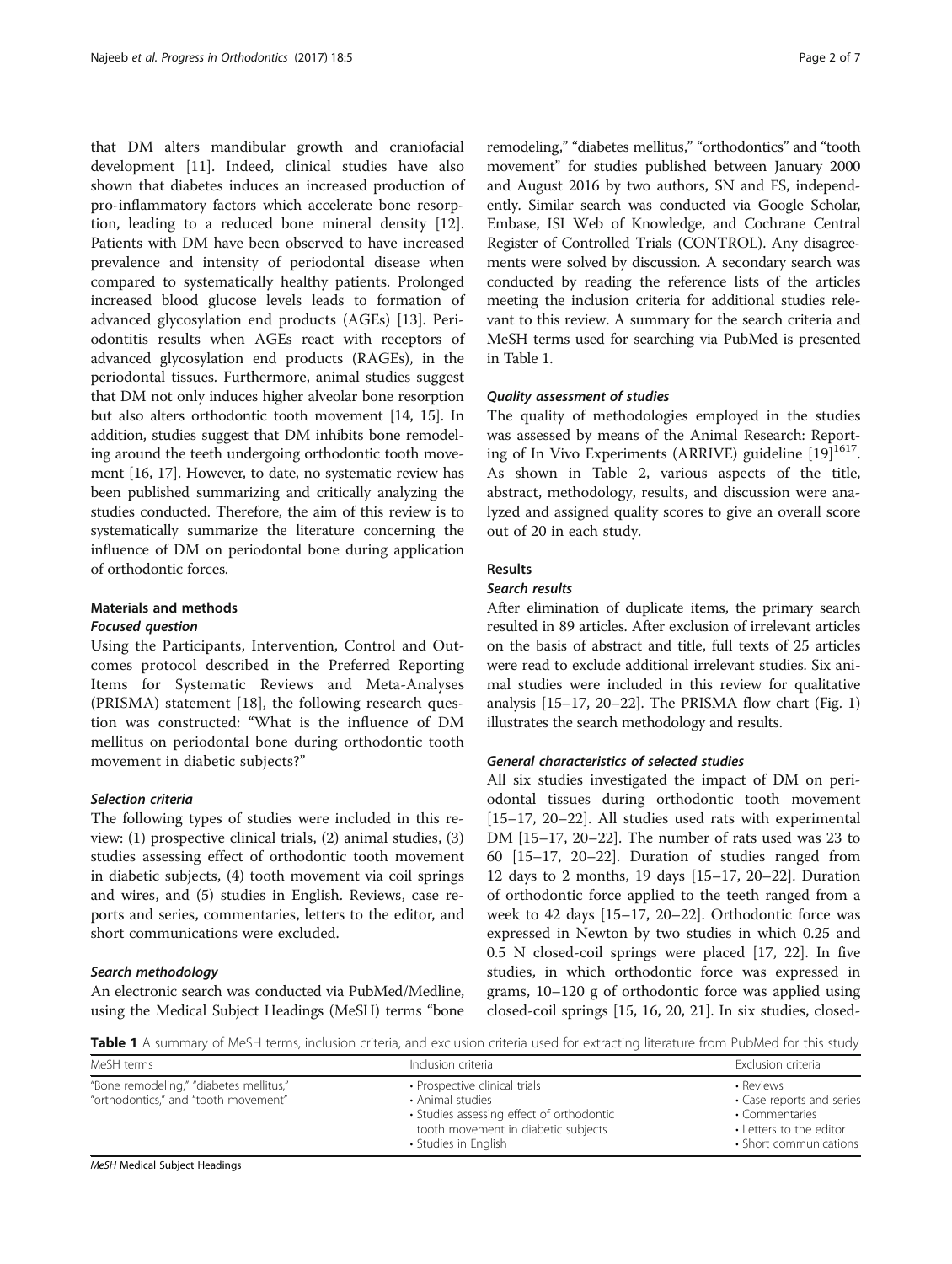<span id="page-2-0"></span>

|                       |                                                              | Table 2 General characteristics and outcome of animal studies conducted on the effect of DM on periodontal tissues during orthodontic movement |                   |                                                                                                                 |                                                                                                             |                                                                                                                                                                                                                              |
|-----------------------|--------------------------------------------------------------|------------------------------------------------------------------------------------------------------------------------------------------------|-------------------|-----------------------------------------------------------------------------------------------------------------|-------------------------------------------------------------------------------------------------------------|------------------------------------------------------------------------------------------------------------------------------------------------------------------------------------------------------------------------------|
| Study                 | Animal model (n)                                             | Study groups (n)                                                                                                                               | Duration of study | Orthodontic appliance; force<br>magnitude and duration                                                          | Outcomes                                                                                                    | Reference                                                                                                                                                                                                                    |
| Li et al. 2010        | 48 Sprague-Dawley rats                                       | Group 2: healthy + OTM (24)<br>Group 1: DM + OTM (24)                                                                                          | 14 days           | 0.5 N closed-coil between the<br>incisors and molar applied<br>for 14 days                                      | alveolar bone resorption<br>DM induced higher<br>during OTM                                                 | $[17]$                                                                                                                                                                                                                       |
| Braga et al. 2011     | 60 rats                                                      | $DM + OTM + insulin (10)$<br>Group 2: healthy $+$ OTM (25)<br>$DM + OTM (25)$<br>Group 1:<br>Group <sub>3</sub> :                              | 12 days           | the incisors and molar for 12 days<br>35 g Ni-Ti coil spring between                                            | leading to increased OTM<br>alveolar bone resorption<br>DM induced higher                                   | $[16]$                                                                                                                                                                                                                       |
| Villarino et al. 2011 | 24 Wistar rats                                               | $DM + OTM + insulin (8)$<br>Group 2: healthy + OTM (8)<br>$DM + OTM$ (8)<br>Group 1:<br>Group <sub>3</sub> :                                   | 44 days           | 120 ± 15 g closed-coil spring<br>between the upper molars<br>for 1 week                                         | of DM on the alveolar bone<br>Insulin prevented effects<br>remodeling during OTM<br>DM decreased bone       | $[20]$                                                                                                                                                                                                                       |
| Zhang et al. 2011     | 48 Sprague-Dawley rats                                       | Group 2: healthy + DM (24)<br>Group 1: DM + OTM (24)                                                                                           | 10 weeks          | 50 g coil spring between the<br>maxillary incisor and molars<br>for 14 days                                     | bone resorption during OTM<br>DM induced higher alveolar                                                    | $\Xi$                                                                                                                                                                                                                        |
| Plut et al. 2015      | 24 Wistar rats (healthy)<br>and 24 Goto-Kakizak<br>rats (DM) | Group 1: healthy Wistar + OTM (8)<br>Group 2: Goto-Kakizak + OTM (8)<br>Group 3: healthy Wistar + OTM (8)<br>Group 4: Goto-Kakizak + OTM       | 42 days           | 0.25 N coil spring between the<br>first molars for entire duration<br>left maxillary and second and<br>of study | remodeling during OTM<br>DM reduced bone                                                                    | $[22] \centering% \includegraphics[width=1\textwidth]{images/TransY.pdf}% \caption{The figure shows the results of the estimators in the left and right. The left and right is the same as in the right.} \label{fig:class}$ |
| Arita et al. 2016     | gue-Dawley rats<br>23 Spra-                                  | $disletic + OTM + insulin (7)$<br>Group 2: diabetic + OTM (9)<br>Group 1: healthy + $QTM$ (7)<br>Group 3:                                      | 28 days           | 10 g closed-coil spring between<br>maxillary molar for 2 weeks<br>palatal miniscrew and the                     | and decreased bone resorption.<br>Insulin reduced adverse effects<br>DM reduced rate of OTM<br>of DM on OTM | $[15]$                                                                                                                                                                                                                       |

DM diabetes mellitus, LLLT low-level laser therapy, OTM orthodontic tooth movement, TMMP tissue inhibitor of metalloproteinase DM diabetes mellitus, LLLT low-level laser therapy, OTM orthodontic tooth movement, TIMP tissue inhibitor of metalloproteinase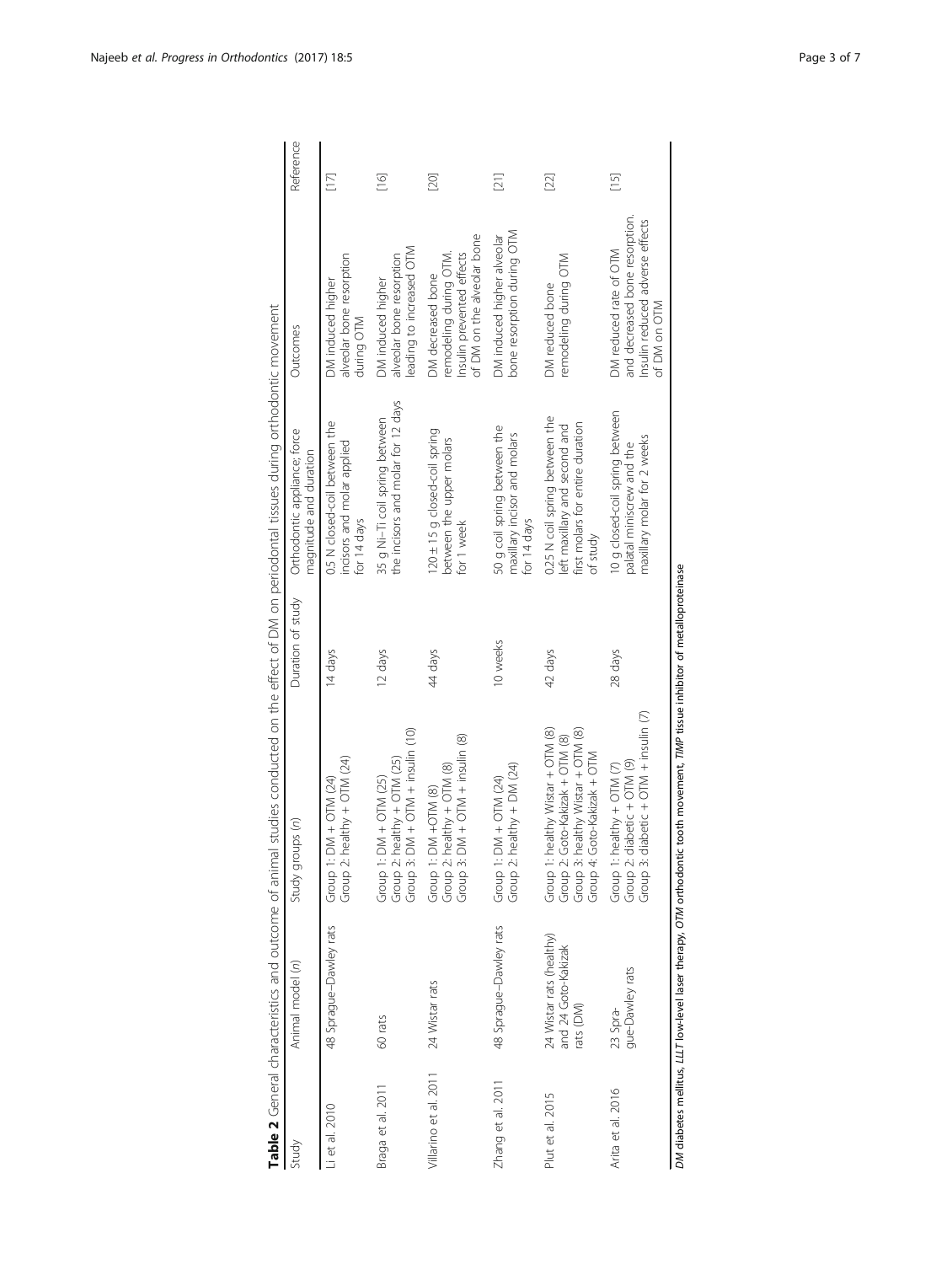<span id="page-3-0"></span>

coil springs were placed between the maxillary incisors and molars [\[16, 17, 20](#page-6-0)–[22](#page-6-0)], while in one study, the spring was placed between the maxillary incisors and miniscrews inserted in the palate [\[15](#page-6-0)]. The influence of insulin on DM-affected alveolar bone was investigated in two studies [\[15, 20](#page-6-0)]. The general characteristics of the studies are present in Table [2](#page-2-0).

## Main outcomes of selected studies

When compared to healthy animals, more bone resorption and diminished bone remodeling were observed in diabetic animals in all studies [[15](#page-6-0)–[17](#page-6-0), [20](#page-6-0)–[22](#page-6-0)]. Furthermore, DM decreased rate of OTM in one study [[15\]](#page-6-0), but in another study, DM accelerated OTM [[16](#page-6-0)]. Insulin diminished bone resorption in two studies [\[15](#page-6-0), [20\]](#page-6-0).

## Results of quality assessment

As shown in Table [3](#page-4-0), the quality score of studies ranged from 13 to 17. Majority of the studies did not include appropriate sizes of experiment groups. Additionally, only one study mentioned blinded investigators and operators [[17](#page-6-0)]. In none of the studies, randomization protocols were described. Also, none of the studies stated if any animals had been lost during the duration of the experiments. However, all studied described

appropriate statistical analysis and measurement of outcomes. Majority of the studies were carried out for appropriate duration of time. Moreover, only two studies included an appropriate sample size [\[16, 22\]](#page-6-0).

### Discussion

DM has a number of implication on human health. If uncontrolled, it may damage various organs and tissues. Ketoacidosis is a potentially life-threatening condition that may be caused by uncontrolled type 1 DM. Xyrostomia, oral candidiasis, and glossopyrosis are some of the oral diseases commonly observed in patients with uncontrolled DM [[23](#page-6-0)–[25](#page-6-0)]. Moreover, uncontrolled DM may also lead to delayed wound healing and recurrent oral ulceration. DM has also been associated with periodontal disease. Studies indicate that DM increases the risk of periodontal disease by as much as three times when compared in healthy patients [[26](#page-6-0)]. It has been reported that an increased levels of inflammatory biomarkers such as tumor necrosis factor-α (TNF-α), interleukin-6 (IL-6), and c-reactive protein (CRP) are elevated in diabetic individuals and may induce periodontitis [[27, 28](#page-6-0)] It has also been suggested that advanced glycation end products (AGEs), which are produced during DM, interact with receptors of advanced glycation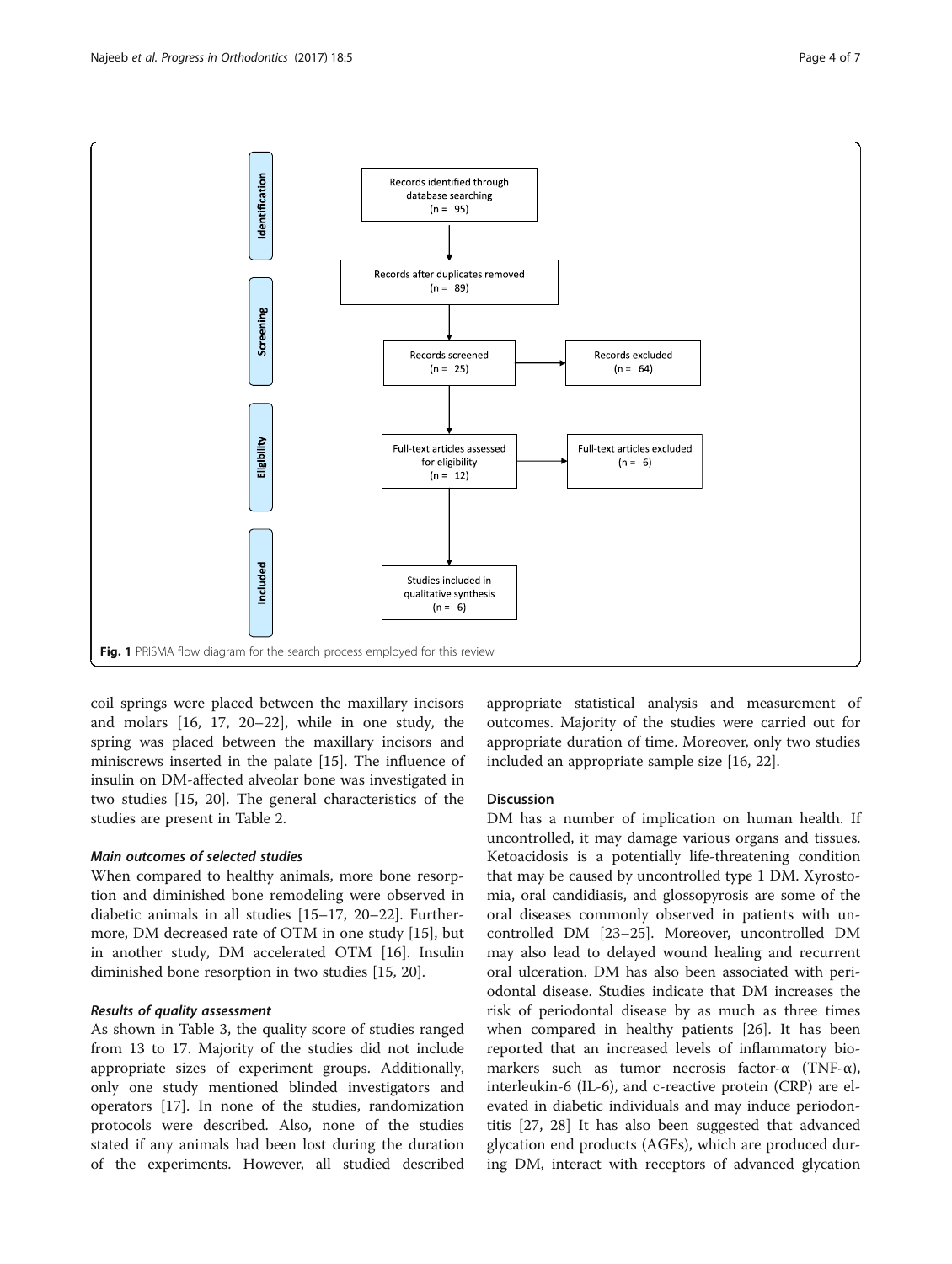| Study characteristics                   | Li et al. 2010<br>[17]   | Braga et al. 2011<br>$[16]$ | Villarino et al. 2011<br>$[20]$ | Zhang et al. 2011<br>$[21]$ | Plut et al. 2015<br>$[22]$ | Arita et al. 2016<br>$[15]$ |
|-----------------------------------------|--------------------------|-----------------------------|---------------------------------|-----------------------------|----------------------------|-----------------------------|
| Title                                   | $\mathbf{1}$             | $\mathbf{1}$                | $\mathbf{1}$                    | $\mathbf{1}$                | $\mathbf{1}$               | $\mathbf{1}$                |
| Abstract                                | $\mathbf{1}$             | $\mathbf{1}$                | $\mathbf{1}$                    | $\mathbf{1}$                | $\mathbf{1}$               | $\mathbf{1}$                |
| Introduction                            |                          |                             |                                 |                             |                            |                             |
| Adequate background                     | $\mathbf{1}$             | 1                           | 1                               | $\mathbf{1}$                |                            |                             |
| Objectives described<br>adequately      | $\mathbf{1}$             | 1                           | $\mathbf{1}$                    | $\mathbf{1}$                | -1                         |                             |
| Method                                  |                          |                             |                                 |                             |                            |                             |
| Ethical statement                       | $\mathbf{1}$             | 1                           | 1                               | $\mathbf{0}$                | $\mathbf 0$                | $\mathbf{1}$                |
| Blinding                                | $\mathbf{1}$             | $\mathbf 0$                 | $\mathbf{0}$                    | $\mathbf 0$                 | $\mathbf{0}$               | 0                           |
| Description of animal<br>groups         | $\mathbf{1}$             | 1                           | $\mathbf{1}$                    | $\mathbf{1}$                | -1                         | 1                           |
| Adequate experimental<br>procedures     | $\overline{\phantom{0}}$ | 1                           | $\overline{1}$                  | $\mathbf{1}$                | 1                          | $\mathbf{1}$                |
| Experimental animals                    | $\mathbf{1}$             | 1                           | 1                               | 1                           | 1                          | 1                           |
| Housing                                 | $\mathbf{1}$             | $\mathbf 0$                 | 0                               | 0                           | 0                          |                             |
| Appropriate sample<br>size              | $\mathbf 0$              | 1                           | $\mathbf 0$                     | $\mathbf 0$                 | $\mathbf 0$                | $\Omega$                    |
| Randomization of<br>animals             | $\overline{0}$           | $\overline{0}$              | $\mathbf 0$                     | $\mathbf 0$                 | $\mathbf 0$                | $\mathbf 0$                 |
| Experimental outcomes                   | $\overline{\phantom{0}}$ | $\mathbf{1}$                | 1                               | $\mathbf{1}$                | 1                          |                             |
| <b>Statistics</b>                       | $\mathbf{1}$             | 1                           | $\mathbf{1}$                    | $\mathbf{1}$                | -1                         |                             |
| Results                                 |                          |                             |                                 |                             |                            |                             |
| Baseline data                           | $\mathbf{1}$             | 1                           | $\mathbf{1}$                    | $\mathbf{1}$                | 1                          |                             |
| Number analyzed                         | $\mathbf{1}$             | 1                           | 1                               | 1                           | 1                          |                             |
| Adequate outcomes                       | $\overline{1}$           | 1                           | -1                              | $\mathbf{1}$                |                            |                             |
| Reporting of adverse<br>effects         | $\mathbf 0$              | $\mathbf 0$                 | $\mathbf 0$                     | $\mathbf 0$                 | $\mathbf 0$                | $\circ$                     |
| Discussion                              |                          |                             |                                 |                             |                            |                             |
| Adequate interpretation 1<br>of results |                          | 1                           | 1                               | $\mathbf{1}$                | $\mathbf{1}$               | $\mathbf{1}$                |
| Clinical implications                   | $\overline{1}$           | 1                           | 1                               | $\mathbf{1}$                | 1                          |                             |
| Funding information                     | $\mathbf{1}$             | 1                           | $\mathbf 0$                     | $\mathbf 0$                 | 0                          | 1                           |
| Total score (out of 20)                 | 17                       | 16                          | 14                              | 13                          | 13                         | 16                          |

<span id="page-4-0"></span>Table 3 Results of the quality assessment of included studies

end products (RAGEs) in the periodontal tissues to cause oxidative damage and worsen periodontal disease [[29](#page-6-0), [30\]](#page-6-0). Indeed, studies on rodents suggest that periodontitis induced by diabetes diminishes bone formation by favoring apoptosis of osteoblasts and osteoclastogenesis [[31\]](#page-6-0).

The altered bone remodeling observed in the studies reviewed in this study [[15](#page-6-0)–[17, 20](#page-6-0)–[22](#page-6-0)] may have been caused by the diminished bone formation observed in prior studies [\[31](#page-6-0)]. Application of orthodontic forces leads to creation of strains in the periodontal ligaments (PDL) and alveolar bone around the root of the tooth. This strain leads to the creation of pressure and tension sides in the periodontium tissues surrounding the tooth.

Bone resorption on the pressure side and bone formation on the tension leads to bone remodeling which in turn causes tooth movement [[32](#page-6-0)]. Studies suggest that DM not only induces a decrease in osteoclast numbers but also diminishes differentiation of osteoblasts leading to reduced bone remodeling [[20\]](#page-6-0). However, in the study by Plut et al. [\[22\]](#page-6-0), increased expression of the proosteoclastic factor receptor activator of nuclear factor ҡB ligand (RANKL) suggests that DM favors bone resorption by primarily increasing the proliferation of osteoclasts. Indeed, alterations in inflammatory markers such as collagen type I (col-I), metalloproteinase 1 (MMP-1), and tissue inhibitor of metalloproteinase 1 (TIMP1) suggest that DM may increase inflammatory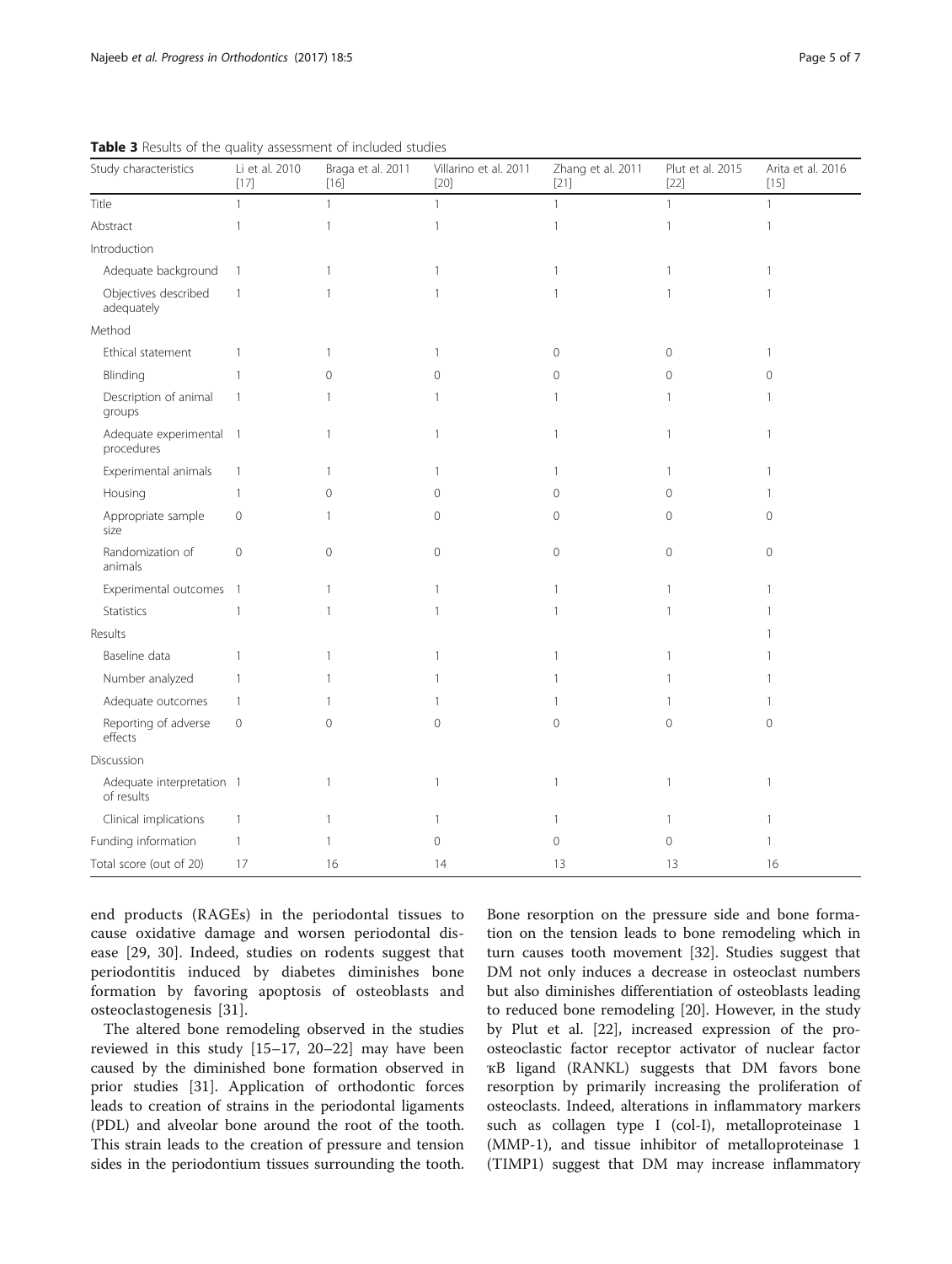<span id="page-5-0"></span>processes in the periodontium leading to more bone resorption [[21](#page-6-0)]. In summary, studies indicate that DM alters bone modeling in periodontium surrounding the tooth. However, more studies are required to ascertain the exact mechanism and the long-term implications of uncontrolled DM on periodontal tissues during application of orthodontic forces.

To date, only two studies have investigated the effect of DM on the rate of orthodontic tooth movement [[15](#page-6-0), [16](#page-6-0)]. In the study by Braga et al., accelerated orthodontic tooth movement was detected in diabetic mice [[16](#page-6-0)]. A higher osteoclast count suggested that DM induces orthodontic tooth movement by induced proliferation of osteoclasts. However, observations by Arita et al. [\[15\]](#page-6-0) indicate that DM reduces resorption of the bone leading to a reduced rate of orthodontic tooth movement. However, this study did not observe the effect of DM on bone cells or periodontal biomarkers; so, the exact reason for diminished orthodontic tooth movement remains unclear. Nonetheless, it is worthwhile to mention that in the studies by Arita et al. and Villarino et al. [\[15, 20](#page-6-0)], administration of insulin minimized the effects of DM and increased the rate of orthodontic tooth movement to that of non-diabetic mice, which suggests that if diabetic patients have their blood glucose levels controlled, orthodontic tooth movement will be insignificantly affected by DM. However, more studies are warranted to investigate the effect of insulin on orthodontic tooth movement in diabetic subjects.

The included studies had a number of limitations which have led to biased outcomes. Quality assessment of the included study revealed that there were numerous sources of biased results. None of the studies described blinding of investigators and operators, mentioned randomization of animals, included a predetermined statistically calculated sample size, and carried out method error analysis. Moreover, none of the studies mentioned if any animals were lost during the experiments. Furthermore, more than half the number of the studies did not include appropriate numbers of animals in experimental and control groups [[15](#page-6-0), [17, 20, 22\]](#page-6-0). Future research should focus on improving the study design to minimize the potential sources of bias. Another shortcoming among the studies is the varying magnitudes of orthodontic forces employed by each one of them. A lack of standardized methodology may have also contributed to variable results among studies.

Studies suggest that uncontrolled DM may affect the outcomes of orthodontic treatment by altering bone remodeling. A thorough understanding of the various processes, by which uncontrolled DM may affect orthodontic treatment, is necessary. However, the evidence regarding implications of DM on orthodontic tooth movement and bone remodeling is limited to animal studies. To date, no clinical studies have been conducted to assess the effect of uncontrolled DM on the outcomes of orthodontic tooth movement. Nonetheless, orthodontic treatment of patients with uncontrolled DM should be delayed or halted until the disease has been controlled. Orthodontic appliances may lead to easier accumulation of plaque which may worsen existing periodontal disease [\[33\]](#page-6-0). Since experimental studies suggest that diabetes may alter bone remodeling [\[15](#page-6-0)–[17](#page-6-0), [20](#page-6-0)–[22](#page-6-0)], poor oral hygiene may have a synergistic effect on the detrimental effect of the disease on periodontal tissues. Hence, good oral hygiene and periodontal maintenance is imperative for diabetic patients receiving orthodontic treatment.

## **Conclusions**

DM may adversely affect bone remodeling and tooth movement during application of orthodontic forces. However, more long-term and well-designed studies are required before the exact mechanism and impact of DM on outcomes of orthodontic treatment is understood.

#### Acknowledgements

Funding None.

None.

#### Authors' contributions

SN wrote the majority of this manuscript, constructed the tables, and carried out the literature search and quality assessment. FS conducted the literature search, carried out the quality assessment of the studies, and assisted in writing the results. SBQ and ZK contributed to the writing of the discussion. SZ contributed to the writing of the introduction. MSZ contributed to the writing of the discussion, final amendments, and proof reading of the manuscript. All authors read and approved the final manuscript.

#### Competing interests

The authors declare that they have no competing interests.

#### Ethics approval

Not applicable and none to declare.

#### Author details

<sup>1</sup> Riyadh Consultative Clinics, Imam Saud Bin Abdul Aziz Road, P.O. Box 361724, Riyadh, Al Murooj 11313, Saudi Arabia. <sup>2</sup>Department of Pediatric Dentistry, Rutgers School of Dental Medicine, New Brunswick, NJ, USA. <sup>3</sup>Materials Science and Engineering Department, Kroto Research Institute University of Sheffield, Sheffield, UK. <sup>4</sup> Department of Prosthodontics and Implantology, King Faisal University, Al-Hofuf, Saudi Arabia. <sup>5</sup>School of Biomedical Engineering, King Faisal University, Al-Hofuf, Saudi Arabia. 6 Department of Restorative Dentistry, Taibah University, Madinah Al Munawwarah, Saudi Arabia.

#### Received: 13 October 2016 Accepted: 9 January 2017 Published online: 06 February 2017

#### References

- 1. Guariguata L, Whiting DR, Hambleton I, Beagley J, Linnenkamp U, Shaw JE. Global estimates of diabetes prevalence for 2013 and projections for 2035. Diabetes Res Clin Pract. 2014;103:137–49.
- 2. Taylor GW, Manz MC, Borgnakke WS. Diabetes, periodontal diseases, dental caries, and tooth loss: a review of the literature. Giordano RA Compend Contin Educ Dent. 2004;25:179–84.
- 3. Lamster IB, Lalla E, Borgnakke WS, Taylor GW. The relationship between oral health and diabetes mellitus. J Am Dent Assoc. 2008;139:19S–24S.
- 4. Lalla E, Cheng B, Lal S, et al. Diabetes mellitus promotes periodontal destruction in children. J Clin Periodontol. 2007;34(4):294–8.